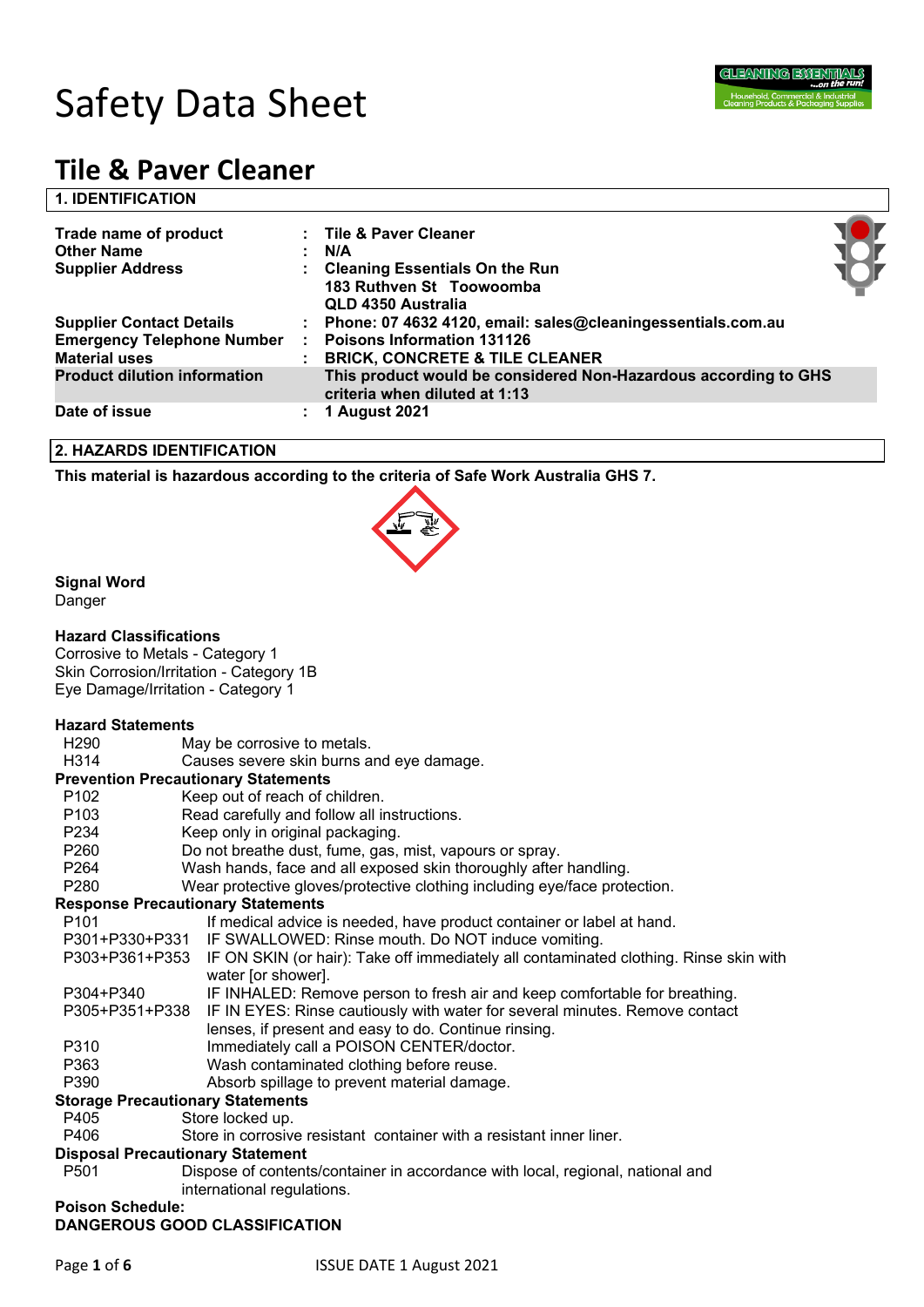Classified as Dangerous Goods by the criteria of the "Australian Code for the Transport of Dangerous Goods by Road & Rail" and the "New Zealand NZS5433: Transport of Dangerous Goods on Land". **Dangerous Goods Class:** 8

| 3. COMPOSITION INFORMATION                                                       |                        |                                           |
|----------------------------------------------------------------------------------|------------------------|-------------------------------------------|
| <b>CHEMICAL ENTITY</b>                                                           | CAS NO                 | <b>PROPORTION</b>                         |
| Sulfamic acid<br>Hydrochloric acid<br>Ingredients determined to be Non-Hazardous | 5329-14-6<br>7647-01-0 | $5 - 10 \%$<br>$1 - 5%$<br><b>Balance</b> |
|                                                                                  |                        | 100%                                      |

# **4. FIRST AID MEASURES**

If poisoning occurs, contact a doctor or Poisons Information Centre (Phone Australia 131 126, New Zealand 0800 764 766).

**Inhalation:** Remove victim from exposure - avoid becoming a casualty. Remove contaminated clothing and loosen remaining clothing. Allow patient to assume most comfortable position and keep warm. Keep at rest until fully recovered. Seek medical advice if effects persist.

**Skin Contact:** If skin or hair contact occurs, remove contaminated clothing and flush skin and hair with running water. If swelling, redness, blistering or irritation occurs seek medical assistance. For gross contamination, immediately drench with water and remove clothing. Continue to flush skin and hair with plenty of water (and soap if material is insoluble). For skin burns, cover with a clean, dry dressing until medical help is available. If blistering occurs, do NOT break blisters. If swelling, redness, blistering, or irritation occurs seek medical assistance.

**Eye contact:** Immediately irrigate with copious quantities of water for 15 minutes. Eyelids to be held open. Remove clothing if contaminated and wash skin. Urgently seek medical assistance. Transport to hospital or medical centre.

**Ingestion:** Rinse mouth with water. If swallowed, do NOT induce vomiting. Give a glass of water to drink. Never give anything by the mouth to an unconscious patient. If vomiting occurs give further water. Seek medical advice.

**PPE for First Aiders:** Wear gloves, safety glasses. Available information suggests that gloves made from should be suitable for intermittent contact. However, due to variations in glove construction and local conditions, the user should make a final assessment. Always wash hands before smoking, eating, drinking or using the toilet. Wash contaminated clothing and other protective equipment before storing or re-using.

**Notes to physician:** Treat symptomatically. Can cause corneal burns.

# **5. FIRE FIGHTING MEASURES**

# **Hazchem Code:** 2X

**Suitable extinguishing media:** If material is involved in a fire use water fog (or if unavailable fine water spray), alcohol resistant foam, standard foam, dry agent (carbon dioxide, dry chemical powder). **Specific hazards:** Non-combustible material. **Fire fighting further advice:** Not applicable.

# **6. ACCIDENTAL RELEASE MEASURES**

#### **SMALL SPILLS**

Wear protective equipment to prevent skin and eye contamination. Avoid inhalation of vapours or dust. Wipe up with absorbent (clean rag or paper towels). Collect and seal in properly labelled containers or drums for disposal.

# **LARGE SPILLS**

Clear area of all unprotected personnel. Slippery when spilt. Avoid accidents, clean up immediately. Wear protective equipment to prevent skin and eye contamination and the inhalation of vapours. Work up wind or increase ventilation. Contain - prevent run off into drains and waterways. Use absorbent (soil, sand or other inert material). Collect and seal in properly labelled containers or drums for disposal. If contamination of crops, sewers or waterways has occurred advise local emergency services.

# **Dangerous Goods - Initial Emergency Response Guide No:** 37

**7. HANDLING AND STORAGE**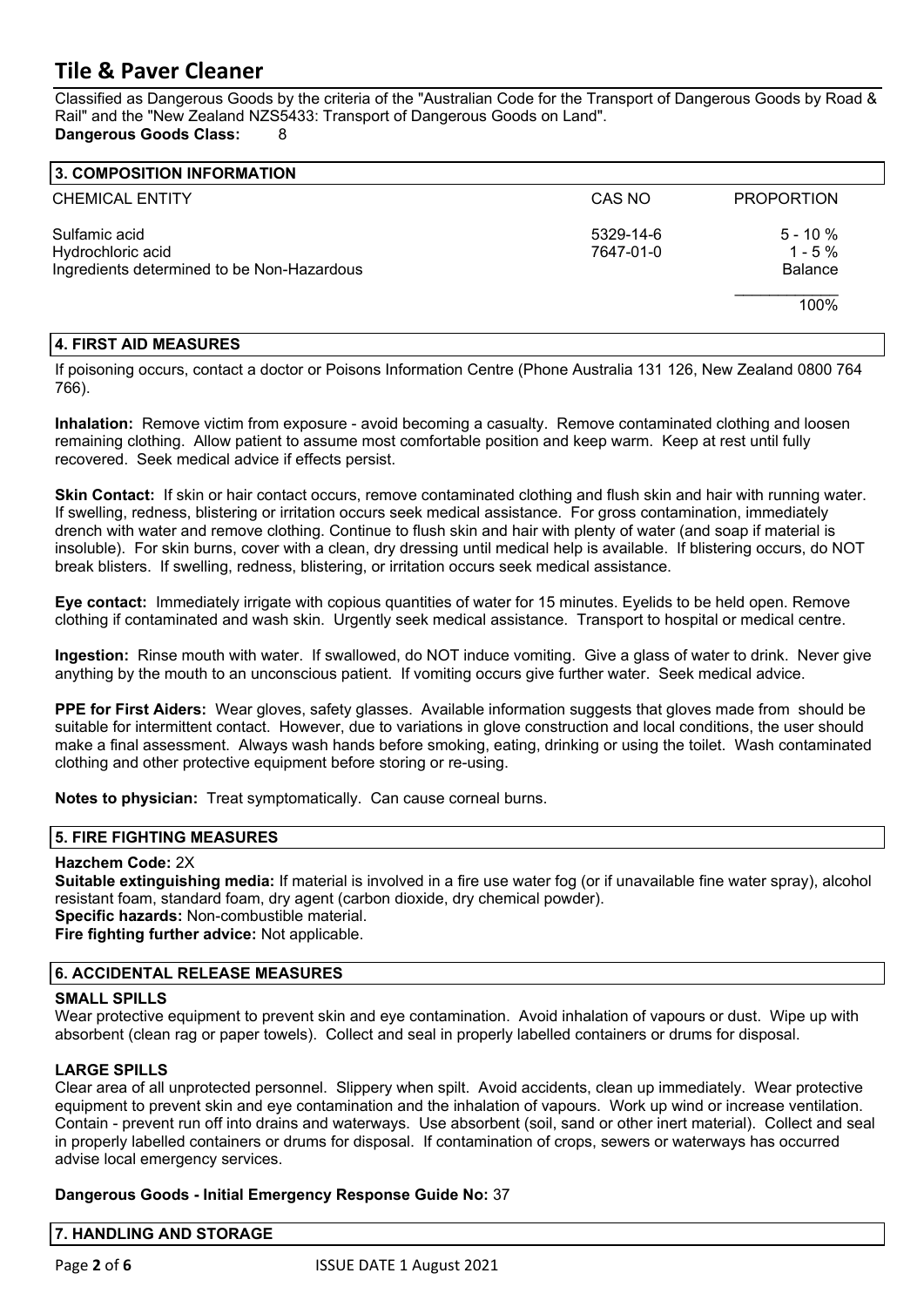**Handling:** Avoid eye contact and skin contact. Avoid inhalation of vapour, mist or aerosols.

**Storage:** Store in a cool, dry, well-ventilated place and out of direct sunlight. Store away from foodstuffs. Store away from incompatible materials described in Section 10. Store away from sources of heat and/or ignition. Store locked up. Store in corrosive resistant container with a resistant inner liner. Keep container standing upright. Keep containers closed when not in use - check regularly for leaks.

This material is classified as a Class 8 Corrosive as per the criteria of the "Australian Code for the Transport of Dangerous Goods by Road & Rail" and/or the "New Zealand NZS5433: Transport of Dangerous Goods on Land" and must be stored in accordance with the relevant regulations.

#### **8. EXPOSURE CONTROLS / PERSONAL PROTECTION**

**National occupational exposure limits:** 

|                   | TWA        |                               | <b>STEL</b>    |        | <b>NOTICES</b> |
|-------------------|------------|-------------------------------|----------------|--------|----------------|
|                   | ppm        | mg/m3                         | ppm            | mg/m3  |                |
| Hydrogen chloride | limitation | 5 Peak 7.5 Peak<br>limitation | $\blacksquare$ | $\sim$ | -              |

As published by Safe Work Australia.

TWA - The time-weighted average airborne concentration over an eight-hour working day, for a five-day working week over an entire working life.

STEL (Short Term Exposure Limit) - the average airborne concentration over a 15 minute period which should not be exceeded at any time during a normal eight-hour workday.

These Exposure Standards are guides to be used in the control of occupational health hazards. All atmospheric contamination should be kept to as low a level as is workable. These exposure standards should not be used as fine dividing lines between safe and dangerous concentrations of chemicals. They are not a measure of relative toxicity.

If the directions for use on the product label are followed, exposure of individuals using the product should not exceed the above standard. The standard was created for workers who are routinely, potentially exposed during product manufacture.

**Biological Limit Values:** As per the "National Model Regulations for the Control of Workplace Hazardous Substances (Safe Work Australia)" the ingredients in this material do not have a Biological Limit Allocated.

**Engineering Measures:** Ensure ventilation is adequate to maintain air concentrations below Exposure Standards. Use only in well ventilated areas. Use with local exhaust ventilation or while wearing appropriate respirator. **Personal Protection Equipment:** GLOVES, SAFETY GLASSES.

Personal protective equipment (PPE) must be suitable for the nature of the work and any hazard associated with the work as identified by the risk assessment conducted.

Wear gloves, safety glasses. Available information suggests that gloves made from should be suitable for intermittent contact. However, due to variations in glove construction and local conditions, the user should make a final assessment. Always wash hands before smoking, eating, drinking or using the toilet. Wash contaminated clothing and other protective equipment before storing or re-using.

**Hygiene measures:** Keep away from food, drink and animal feeding stuffs. When using do not eat, drink or smoke. Wash hands prior to eating, drinking or smoking. Avoid contact with clothing. Avoid eye contact and skin contact. Avoid inhalation of vapour, mist or aerosols. Ensure that eyewash stations and safety showers are close to the workstation location.

#### **9. PHYSICAL AND CHEMICAL PROPERTIES**

| Form:   | Liquid                |
|---------|-----------------------|
| Colour: | Pink                  |
| Odour:  | <b>Bland Chemical</b> |

**Specific Gravity:** 1.10 - 1.20 **Boiling Point/Range (°C):** 100 (approx) **pH:**  $\le$  1

**Solubility:** Completely soluble in water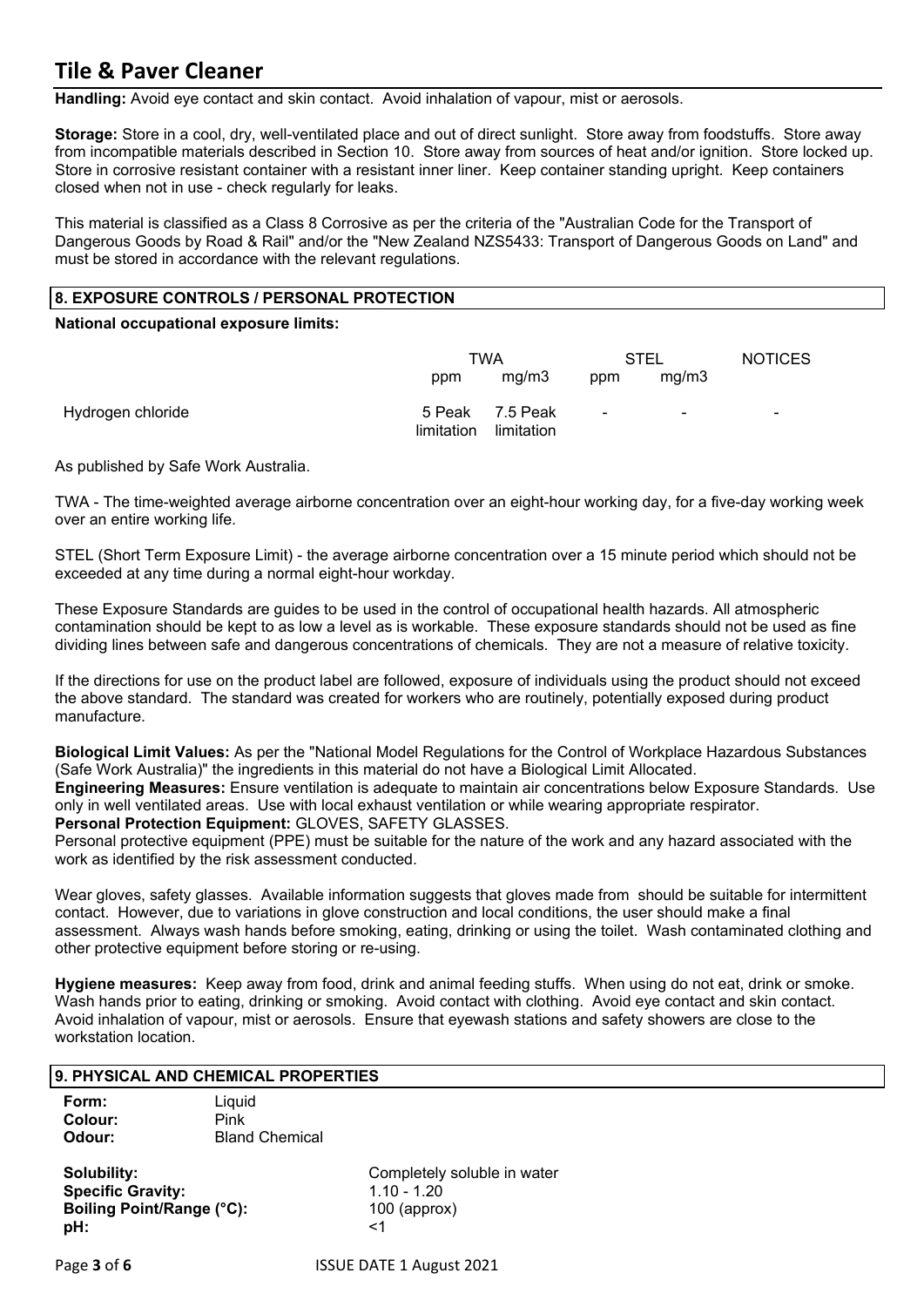(Typical values only - consult specification sheet)  $N Av = Not available$ ,  $N App = Not applicable$ 

#### **10. STABILITY AND REACTIVITY**

**Chemical stability:** This material is thermally stable when stored and used as directed.

**Conditions to avoid:** Elevated temperatures and sources of ignition.

**Incompatible materials:** Oxidising agents.

**Hazardous decomposition products:** Oxides of carbon and nitrogen, smoke and other toxic fumes.

**Hazardous reactions:** No known hazardous reactions.

#### **11. TOXICOLOGICAL INFORMATION**

No adverse health effects expected if the product is handled in accordance with this Safety Data Sheet and the product label. Symptoms or effects that may arise if the product is mishandled and overexposure occurs are:

#### **Acute Effects**

**Inhalation:** Material may be an irritant to mucous membranes and respiratory tract.

**Skin contact:** Contact with skin will result in severe irritation. Corrosive to skin - may cause skin burns. **Ingestion:** Swallowing can result in nausea, vomiting, diarrhoea, abdominal pain and chemical burns to the gastrointestinal tract.

**Eye contact:** A severe eye irritant. Corrosive to eyes: contact can cause corneal burns. Contamination of eyes can result in permanent injury.

#### **Acute toxicity**

**Inhalation:** This material has been classified as not hazardous for acute inhalation exposure. Acute toxicity estimate (based on ingredients):  $LC_{50} > 20.0$  mg/L for vapours or  $LC_{50} > 5.0$  mg/L for dust and mist.

**Skin contact:** This material has been classified as not hazardous for acute dermal exposure. Acute toxicity estimate (based on ingredients):  $LD_{50}$  > 2,000 mg/Kg bw

**Ingestion:** This material has been classified as not hazardous for acute ingestion exposure. Acute toxicity estimate (based on ingredients):  $LD_{50}$  > 2,000 mg/Kg bw

**Corrosion/Irritancy:** Eye: this material has been classified as a Category 1 Hazard (irreversible effects to eyes). Skin: this material has been classified as a Category 1B Hazard (irreversible effects to skin).

**Sensitisation:** Inhalation: this material has been classified as not a respiratory sensitiser. Skin: this material has been classified as not a skin sensitiser.

**Aspiration hazard:** This material has been classified as not an aspiration hazard.

**Specific target organ toxicity (single exposure):** This material has been classified as not a specific hazard to target organs by a single exposure.

#### **Chronic Toxicity**

**Mutagenicity:** This material has been classified as not a mutagen.

**Carcinogenicity:** This material has been classified as not a carcinogen.

**Reproductive toxicity (including via lactation):** This material has been classified as not a reproductive toxicant. **Specific target organ toxicity (repeat exposure):** This material has been classified as not a specific hazard to target organs by repeat exposure.

#### **12. ECOLOGICAL INFORMATION**

Avoid contaminating waterways.

**Acute aquatic hazard:** This material has been classified as not hazardous for acute aquatic exposure. Acute toxicity estimate (based on ingredients): > 100 mg/L

**Long-term aquatic hazard:** This material has been classified as not hazardous for chronic aquatic exposure. Nonrapidly or rapidly degradable substance for which there are adequate chronic toxicity data available OR in the absence of chronic toxicity data, Acute toxicity estimate (based on ingredients): >100 mg/L, where the substance is not rapidly degradable and/or BCF < 500 and/or log  $K_{ow}$  < 4.

**Ecotoxicity:** No information available.

**Persistence and degradability:** No information available.

**Bioaccumulative potential:** No information available.

**Mobility:** No information available.

#### **13. DISPOSAL CONSIDERATIONS**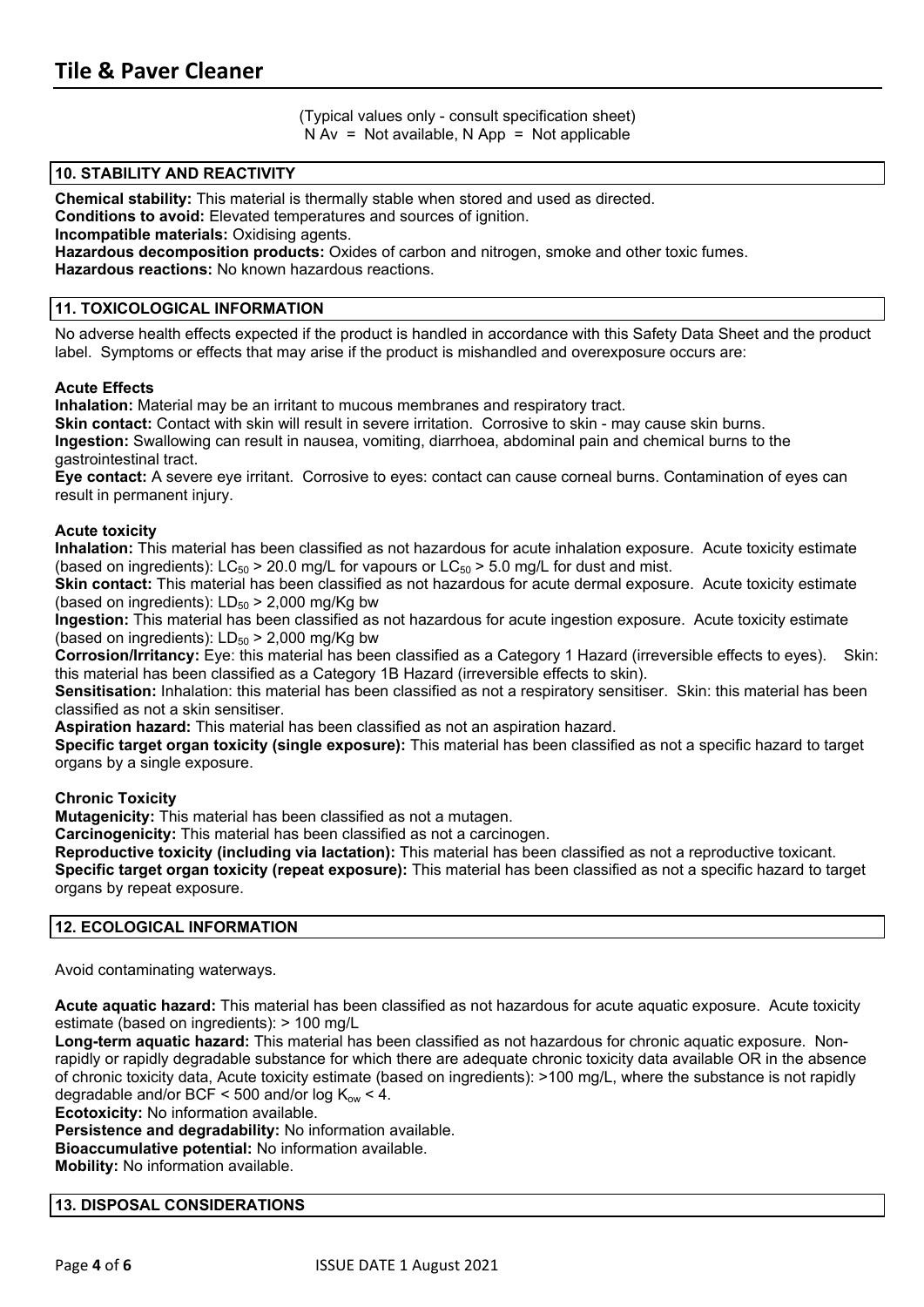Persons conducting disposal, recycling or reclamation activities should ensure that appropriate personal protection equipment is used, see "Section 8. Exposure Controls and Personal Protection" of this SDS. If possible material and its container should be recycled. If material or container cannot be recycled, dispose in accordance with local, regional, national and international Regulations.

#### **14. TRANSPORT INFORMATION**

#### **ROAD AND RAIL TRANSPORT**

Classified as Dangerous Goods by the criteria of the "Australian Code for the Transport of Dangerous Goods by Road & Rail" and the "New Zealand NZS5433: Transport of Dangerous Goods on Land".



| 1760 |
|------|
| 8    |
| Ш    |
| 2X   |
| 37   |
| 1 I  |
|      |

**Proper Shipping Name:** CORROSIVE LIQUID, N.O.S. (CONTAINS HYDROCHLORIC ACID)

**Segregation Dangerous Goods:** Not to be loaded with explosives (Class 1), dangerous when wet substances (Class 4.3), oxidising agents (Class 5.1), organic peroxides (Class 5.2), radioactive substances (Class 7) or food and food packaging in any quantity. Note 1: Concentrated strong alkalis are incompatible with concentrated strong acids. Note 2: Concentrated strong acids are incompatible with concentrated strong alkalis. Note 3: Acids are incompatible with Dangerous Goods of Class 6 which are cyanides. Exemptions may apply.

# **MARINE TRANSPORT**

Classified as Dangerous Goods by the criteria of the International Maritime Dangerous Goods Code (IMDG Code) for transport by sea. This material is classified as a Marine Pollutant (P) according to the International Maritime Dangerous Goods Code.



| UN No:                       | 1760     |
|------------------------------|----------|
| Dangerous Goods Class:       | 8        |
| <b>Packing Group:</b>        |          |
| <b>Proper Shinning Name:</b> | CORROSIV |

**Proper Shipping Name:** CORROSIVE LIQUID, N.O.S. (CONTAINS HYDROCHLORIC ACID)

# **AIR TRANSPORT**

Classified as Dangerous Goods by the criteria of the International Air Transport Association (IATA) Dangerous Goods Regulations for transport by air.



**UN No:** 1760 **Dangerous Goods Class:** 8 **Packing Group:** II